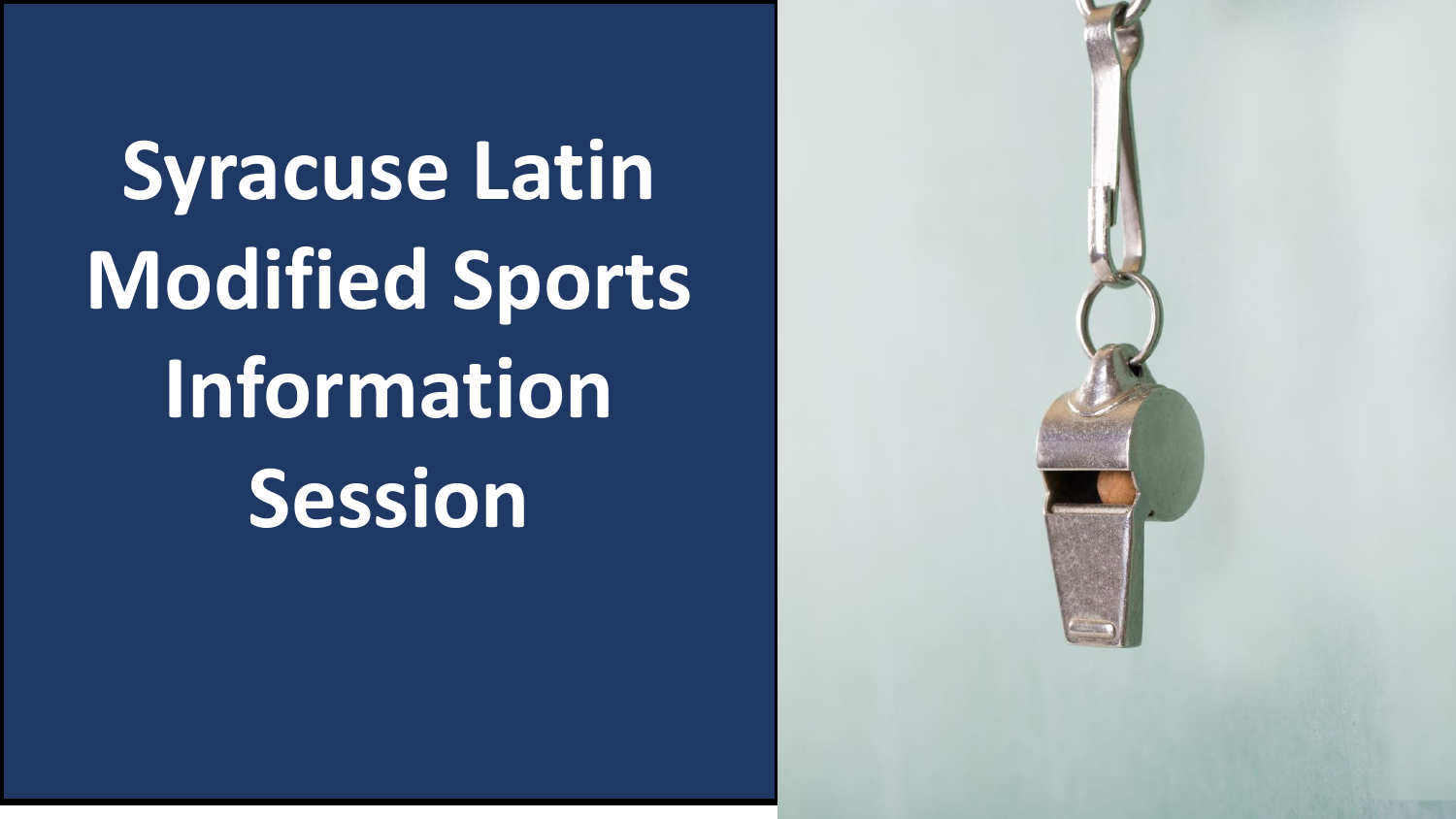## Contact Information

Syracuse Latin Athletic Coordinator:

Meghan Goodness: (315) 435-4606 [mgoodness@scsd.us](mailto:mgoodness@scsd.us)

Nottingham Quadrant Athletic Director:

Al Hicks: (315) 435-4390 [ahicks@scsd.us](mailto:ahicks@scsd.us)

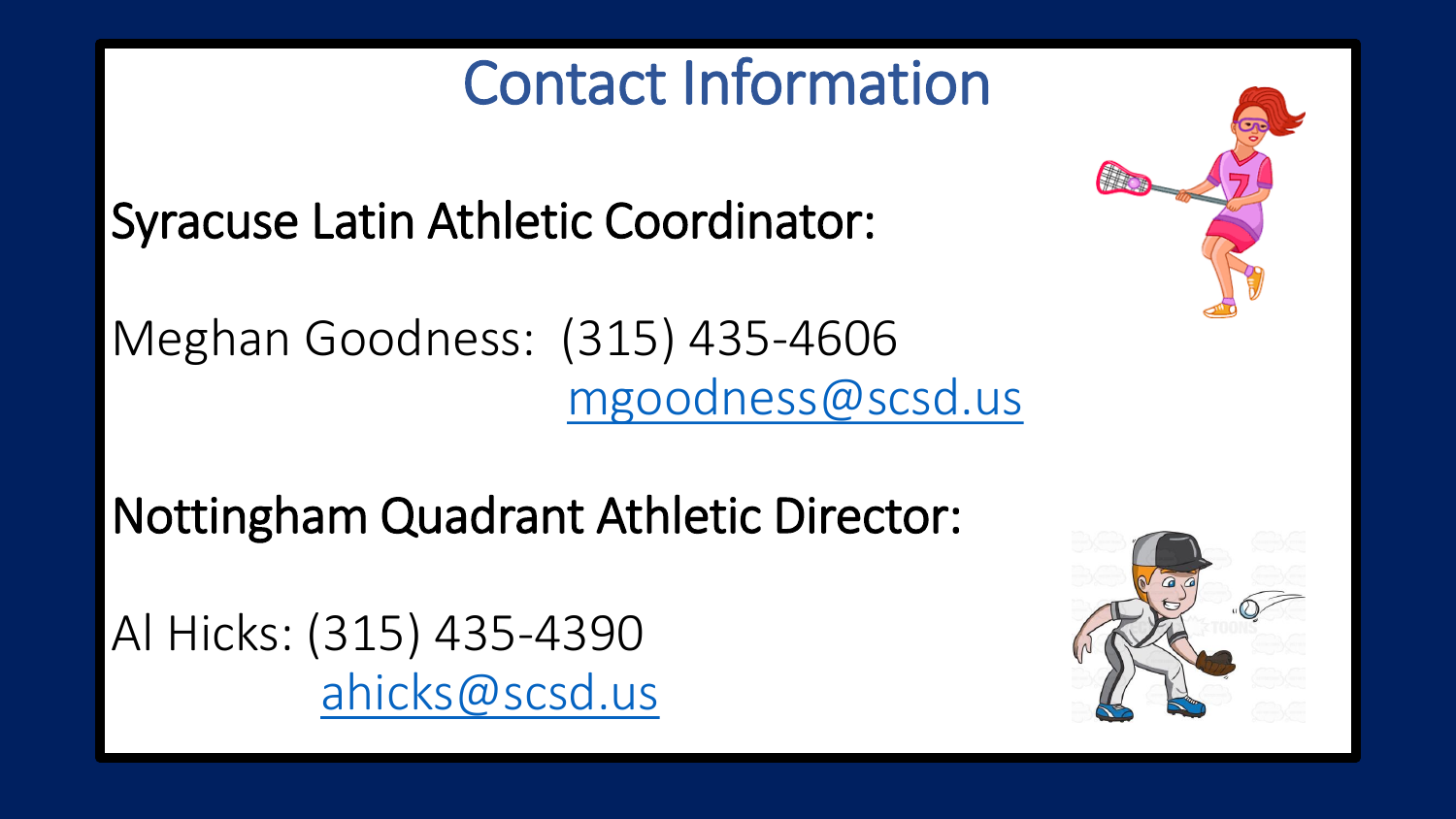## Spring Sports, Practices, Locations & Coaches **START DATE: APRIL 19, 2021**

**\*\* I do not know when practices will be exactly but I hope that the shuttle picks students up at Syracuse Latin by 3:45 p.m. Practices will be from 4:00-5:30 possibly? \*\***

**Girls Lacrosse:** Lincoln MS **Coach:** Ted Straub **Boys Lacrosse:** Henninger HS **Coach:** Brian Wegerski **Boys Track:** Nottingham HS **Coach:** Ray O'Brien **Girls Track:** Nottingham HS **Coach:** Kim McKenna **Wrestling:** Lincoln MS **Coach:** Jeff Petties

**Baseball:** Henninger **Coach:** Dennis Bardenett/Cory Fredricks

**Softball:** Levy Middle School **Coach:** George Savage/Jeff Charles/Craig Michaud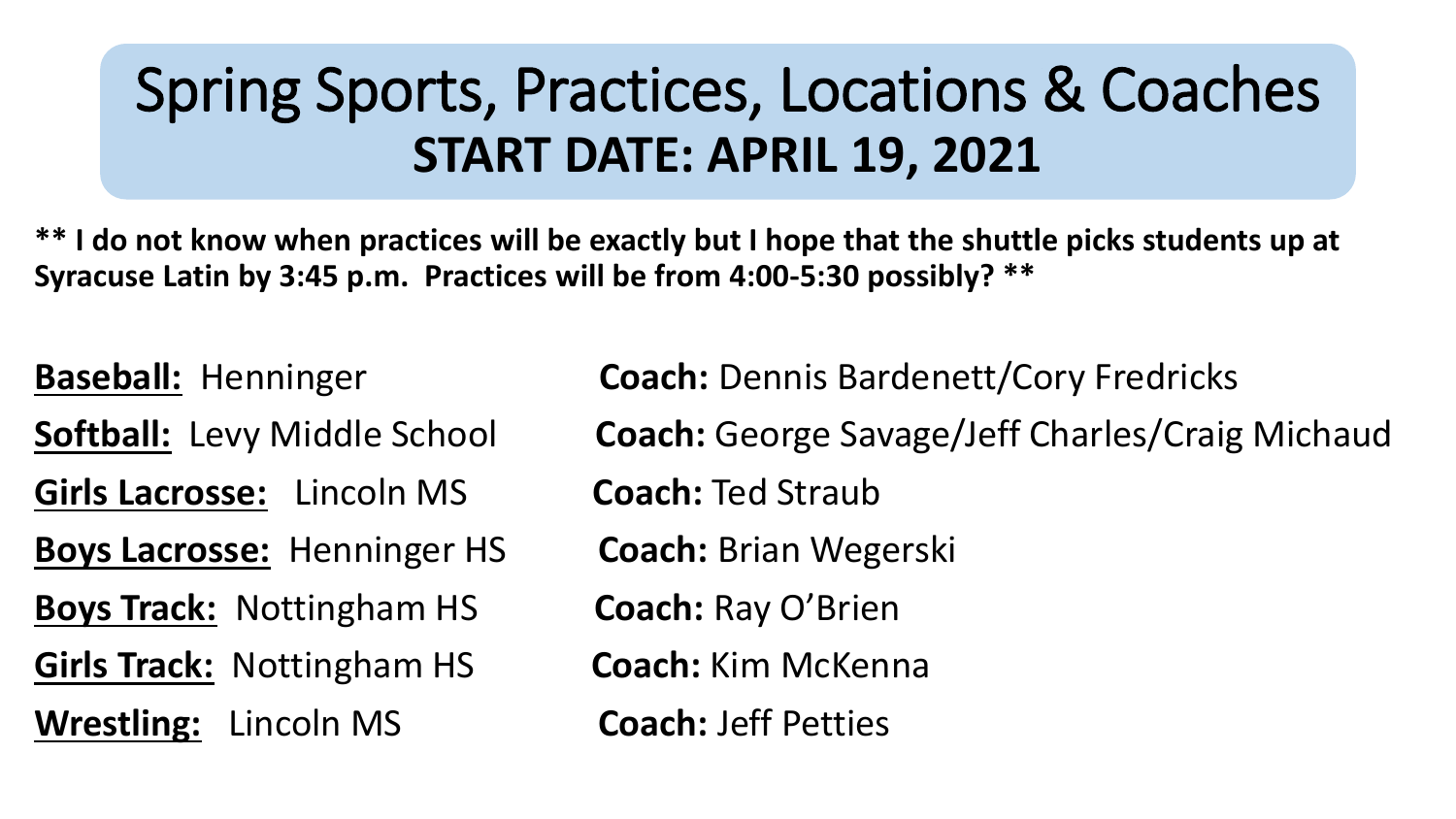## Family ID

#### **Student/Family:**

- **MUST** Register through FAMILY ID
- Physical form can be loaded to Family ID or given to school nurse.
- If an athlete gets Covid during the season they are playing in then they will need a doctor release to play sports.

**Nurse:** Once registration is complete, the nurse will approve eligible athletes.

**Coach:** Only approved students are eligible to patriciate.

#### **Family ID Directions:**

- Go to FamilyID and create an account.
- Search Syracuse City Schools/NY
- Scroll down until Latin Spring Modified sports. Click on that.
- Keep scrolling down until the sport you want. Click on that.
- Keep scrolling going down and fill in all your child's information.
- Submit at the end.



https://hello.familyid.com/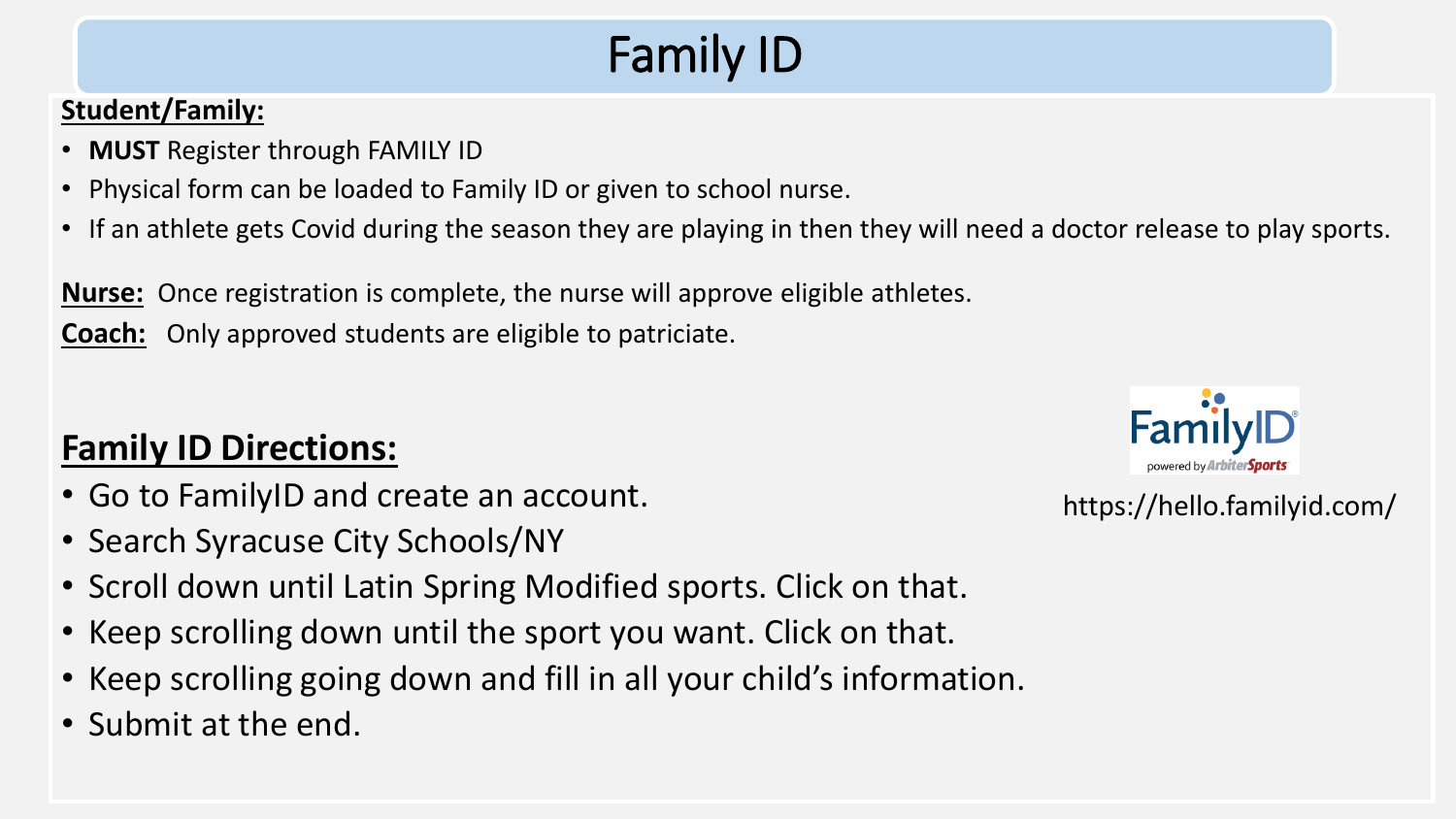# Daily Attestation

#### 1. Scan QR code

2. Name, Phone Number & email address

### 3. **There will be a paper copy available Questions:**

- 1. Which athletic program: **Nottingham**
- 2. Which athletic program: **Choose Sport**
- 3. Which level do participate: **Modified**
- 4. Have you had a temperature?
- 5. Been in contact with a confirmed case.
- 6. Have you tested positive or waiting results?
- 7. Been asked to self-isolate or quarantine in past 14 days?
- 8. Have you travelled internationally in the past 14 days?

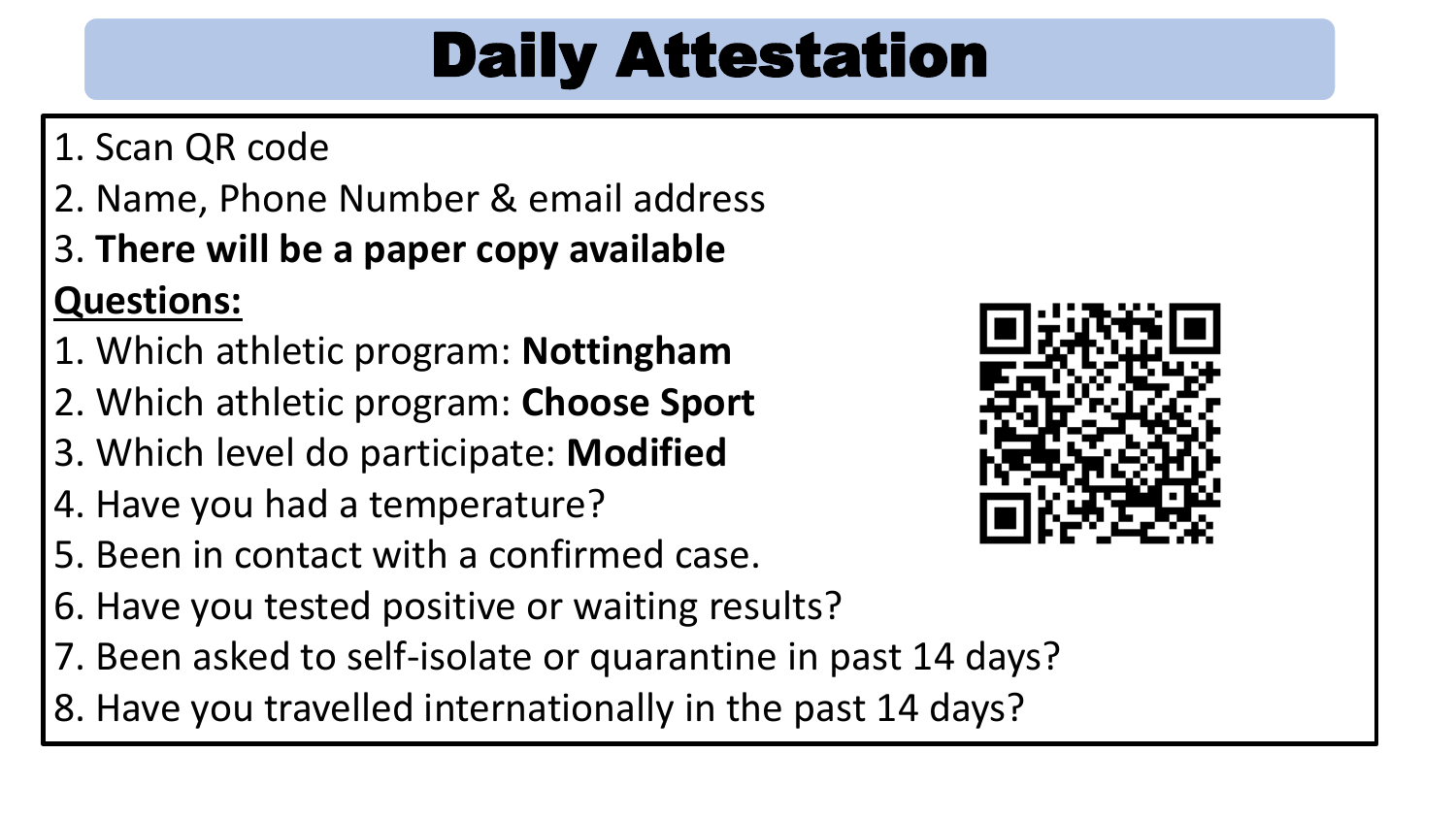### COVID PROTOCOLS

\* Every athlete must **COMPLETE** daily attestation, **WEAR** a mask, and **BRING** own water bottle to **EVERY** practice or game. I will take the athletes temperature before they get on the bus. No locker room usage.

- **GAMES**: Each athlete should be able to have 2 spectators per game. **ALL** spectators **MUST** be wearing a mask. I do not know how this is monitored.
	- \* 22 athletes are allowed to ride the bus. If there are more than 22 than they have 15 minutes to get to their destination.
	- **\* Athletes participating in Wrestling and Boys Lacrosse will be Covid tested every week\* Parents must sign a consent waiver to be tested. It will be Wednesdays. Location and times will be provided soon.**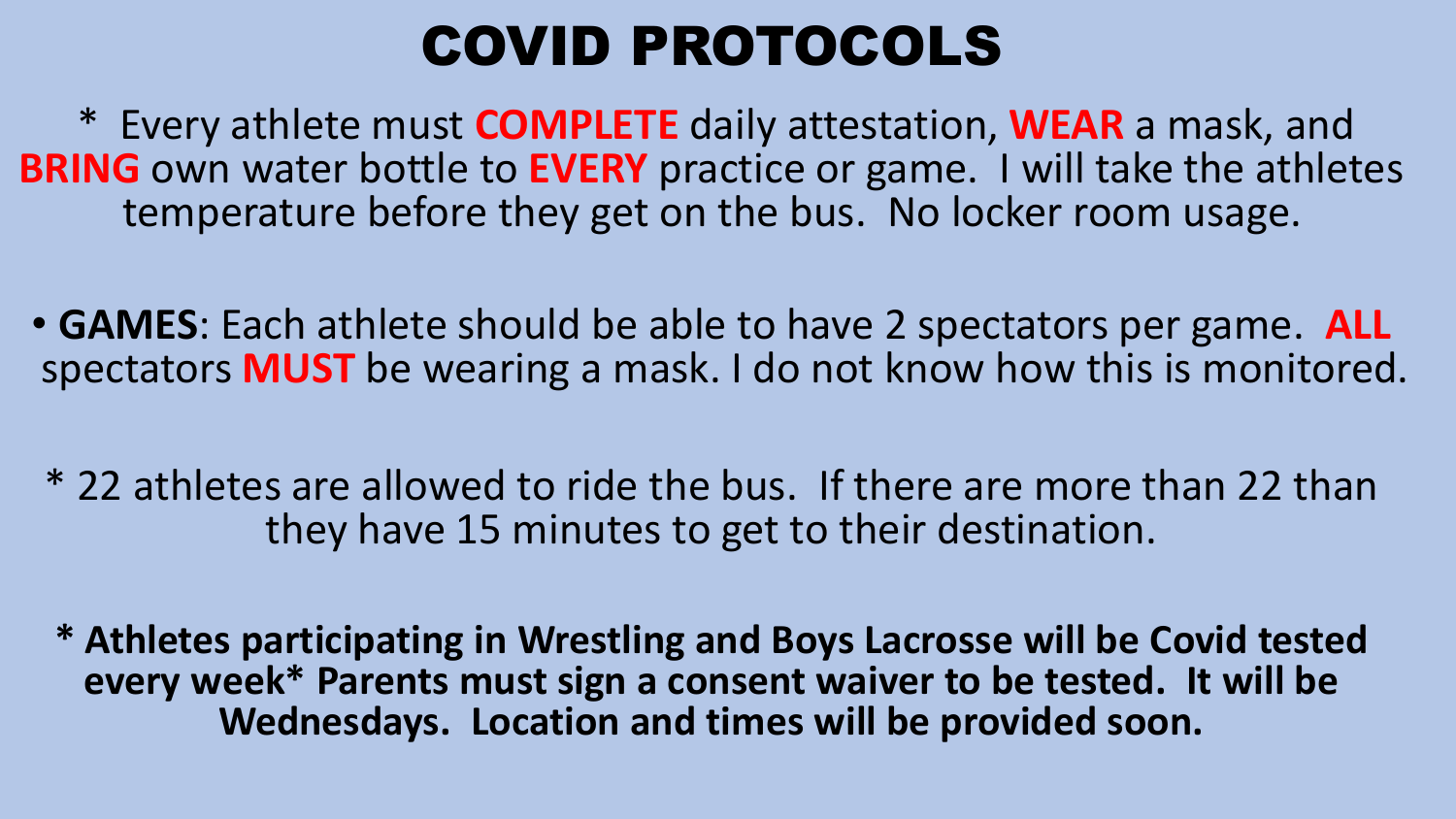### Academic & Attendance Requirements- (3rd quarter grades)

|           | <b>Lower Grades Levels:</b><br>$7th$ , $8th$ , $1st$ year High<br><b>School</b> | <b>Upper Grade Levels:</b><br>$2nd$ , $3rd$ , $4th$ , year High<br><b>School</b> | <b>PART TIME ATHLETE</b><br><b>FULL TIME STUDENT</b> |
|-----------|---------------------------------------------------------------------------------|----------------------------------------------------------------------------------|------------------------------------------------------|
| 1 Failure | Monitoring Play & Practice                                                      | Monitoring                                                                       |                                                      |
|           | 2 Failures Probation Practice & limited play<br>2 weeks to improve              | Probation/Limited<br>Participation                                               |                                                      |
|           | 3 Failures Limited Participation<br><b>Possibly practice &amp; not play</b>     | Ineligible                                                                       |                                                      |

#### **Daily Attendance**

- Daily attendance is required.
- "In-person" students **MUST** be in school for at least a ½ day (11:00 a.m.) in order to practice or play in a game.
- "Virtual" students must be logged into a class by 11:00 a.m. in order to practice or play in a game.
- In the fall Syracuse Latin will have each athlete completing a weekly progress report. We really want to stress the importance of being a scholar athlete.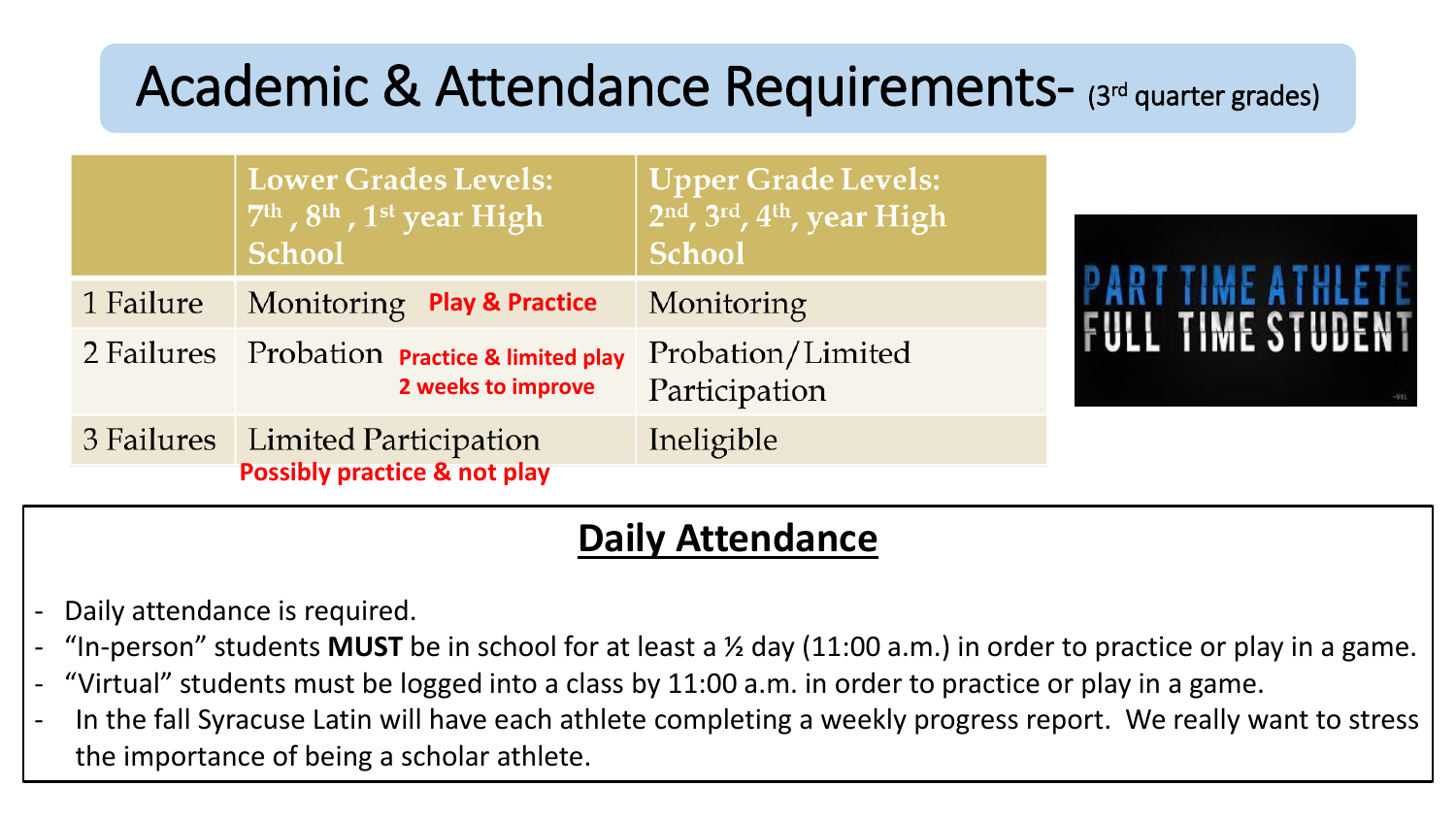# Transportation & Supervision

#### **Shuttle**

- Students will be dropped off by an adult at school by 4:00 p.m. to catch the shuttle.
- Students will report to the blue gym to be checked-in by Mrs. Goodness.
- Shuttle will pick students up at Syracuse Latin.
- There is one shuttle per sport. It will need to go to up to 6 schools to get to practice.
- Shuttle will drop students off at Syracuse Latin after practice.
- **THERE WILL BE NO SUPERVISION AT SYRACUSE LATIN WHILE WAITING FOR AN ADULT TO COME. PLEASE BE ON TIME TO PICK UP AFTER PRACTICE.**

#### **Responsible Adult "Drop off" & "Pick-up"**

- Students may be "dropped off" & "picked up" at the field or practice site.
- **Please be on time, the coach will be leaving when the shuttle leaves.**
- **Athletes are expected to ride the bus to and from a contest. After a game there will be a transportation waiver to be signed by the Mr. Hicks-AD and Ms. Manard before the day of the game. It CANNOT be done the day of the game.**